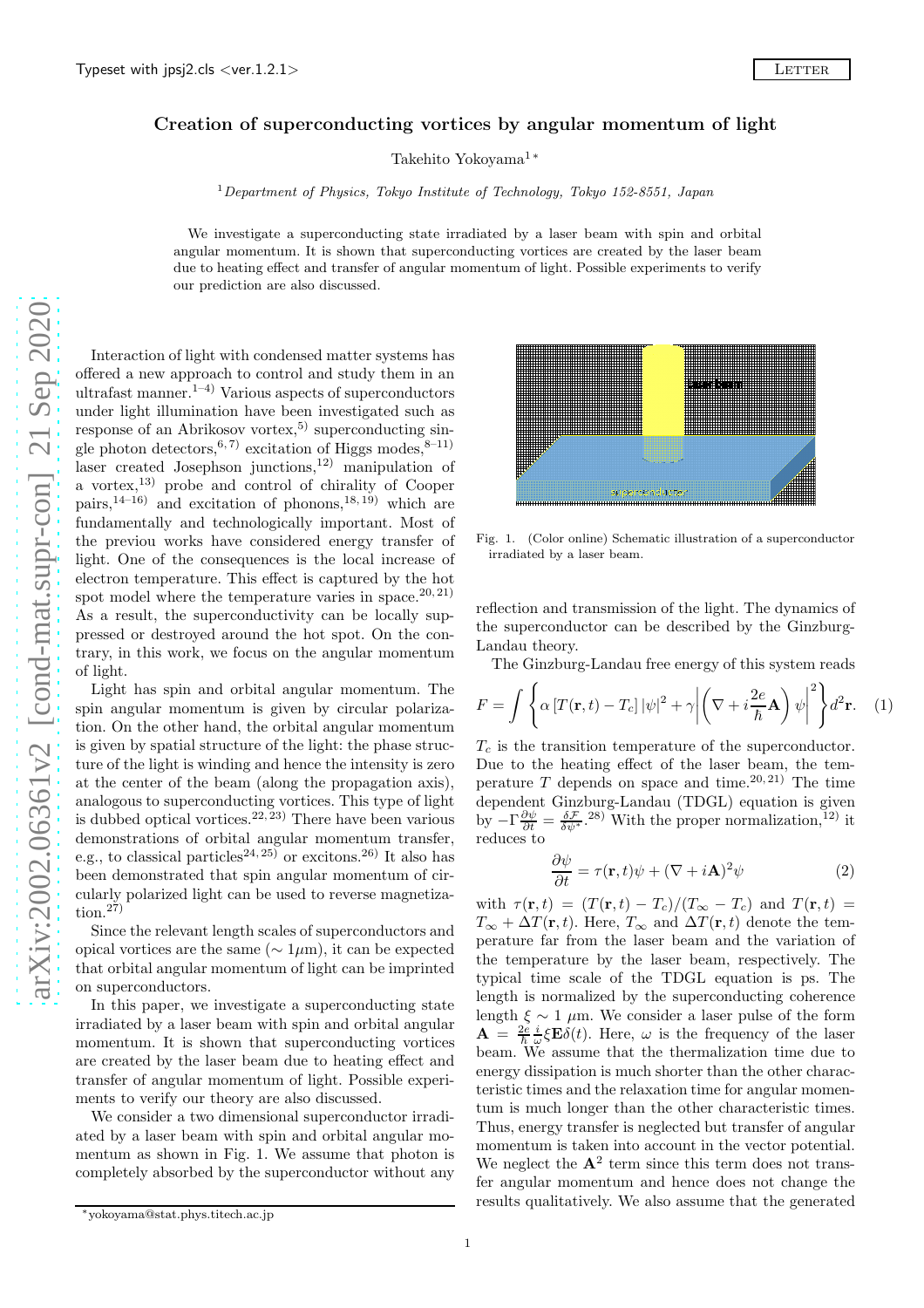vortex is pinned by a defect or impurity.

With the initial condition  $\psi(\mathbf{r},0) = \psi_b$  (constant), we then obtain

$$
\frac{\partial \psi}{\partial t} = \tau(\mathbf{r}, t)\psi + \nabla^2 \psi + i(\nabla \cdot \mathbf{A})\psi_b.
$$
 (3)

We expand the order parameter in a Fourier series as  $\psi = \sum_n e^{in\theta} \psi_n(r).$ 

We use two types of laser beams: left circularly polarized Gaussian and Bessel beams. The Bessel beam carrys orbital angular momentum. First, consider a left circularly polarized Gaussian beam

$$
\mathbf{E} = E_0 \exp\left(-\frac{r^2}{2\sigma^2}\right) \begin{pmatrix} 1\\ i \end{pmatrix}
$$
 (4)

with a constant  $E_0$  and the radius of the beam  $\sigma$ , and  $\Delta T(\mathbf{r},t) = T_b \exp \left(-\frac{r^2}{\sigma^2}\right)$  $\frac{r^2}{\sigma^2}$   $\delta(t)$ . The variation of the temperature is assumed to be proportional to the intensity of the beam with a proportionality coefficient  $T<sub>b</sub>$ . Then, the TDGL equation becomes

$$
\frac{\partial \psi_n}{\partial t} = \tau(\mathbf{r}, t)\psi_n + \nabla_n^2 \psi_n, \ n \neq 1,
$$
\n(5)

$$
\frac{\partial \psi_1}{\partial t} = \tau(\mathbf{r}, t)\psi_1 + \nabla_1^2 \psi_1 + \frac{2e}{\hbar} \frac{E_0 \xi}{\omega \sigma^2} r \exp\left(-\frac{r^2}{2\sigma^2}\right) \psi_b \delta(t)
$$

with  $\nabla_n^2 = \frac{\partial^2}{\partial r^2} + \frac{1}{r} \frac{\partial}{\partial r} - \frac{n^2}{r^2}$  $\frac{n^2}{r^2}$ . Therefore, we find  $\psi_n = 0$ for  $n \neq 0, 1$ .

Next, consider a left circularly polarized Bessel beam of the form29)

$$
\mathbf{E} = E_0 J_m(kr) e^{im\theta} \begin{pmatrix} 1 \\ i \end{pmatrix} \tag{7}
$$

and  $\Delta T(\mathbf{r},t) = T_b(J_m(kr))^2 \delta(t)$ . Here,  $J_m$  is the Bessel function of the first kind and order  $m$ .  $k$  is the wave number of the beam.

The TDGL equation reads

$$
\frac{\partial \psi_n}{\partial t} = \tau(\mathbf{r}, t)\psi_n + \nabla_n^2 \psi_n, n \neq m + 1,
$$
\n
$$
\frac{\partial \psi_{m+1}}{\partial t} = \frac{\partial \psi_{m+1}}{\partial t} \psi_n, \quad n \neq m + 1,
$$
\n(8)

$$
\frac{m+1}{\partial t} = \tau(\mathbf{r}, t)\psi_{m+1} + \nabla_{m+1}^2 \psi_{m+1}
$$

$$
+ \frac{2e\xi E_0 k}{\hbar \omega} J_{m+1}(kr)\delta(t). \tag{9}
$$

We see  $\psi_n = 0$  for  $n \neq 0, m + 1$ .

In the numerical calculation, we set  $\delta(t) \rightarrow \frac{1}{2t_0} \Theta(t_0 -$ |t|) with  $t_0 = 10^{-3}, \psi_b = 1, T_\infty/T_c = 0.9$ , and  $\frac{2e\xi E_0}{\hbar \omega}$  = 10 which corresponds to  $E_0 = 5 \text{kV/m}$ ,  $\omega = 0.25 \text{T Hz}$ , and  $\xi=1\,\mu\text{m}$ . We also use  $\sigma=1$  for the Gaussian beam and  $k = 1, m = 1$  for the Bessel beam. We have solved the TDGL equations with the boundary condition  $\psi_n(r \rightarrow$  $\infty, t$  = 0 by the Crank-Nicolson method numerically. In the following, the numerical results are shown at  $t = 2t_0$ .

Figure 2 shows the order paremeters as a function of r for various  $T_b$ . It is seen that the bulk component  $\psi_0$ is reduced over the laser width  $(\sigma = 1)$  as shown in Fig. 2 (a). The order parameter with vorticity one  $\psi_1$  is induced by the laser beam as shown in Fig. 2 (b). Away from the laser beam, this component goes to zero. The TDGL equation for  $\psi_1$  contains the derivative of the elec-



 $\psi_b \delta(t)$  (6) various  $T_b$  under the left circularly polarized Gaussian beam. (a) Fig. 2. (Color online) The order paremeters as a function of  $r$  for  $\psi_0$ . (b)  $\psi_1$ .

tric field. Thus,  $\psi_1$  has a peak around the edge of the beam. These components are reduced with the increase of  $T<sub>b</sub>$ . Here, we have considered a left circularly polarized beam. For a right circularly polarized beam, the results are identical except for the replacement  $\psi_1 \rightarrow \psi_{-1}$ .

Figure 3 depicts the order paremeters as a function of r. It is seen that the bulk component is reduced, reflecting the spatial profile of the Bessel function as seen in Fig. 3 (a). Since  $J_1(0) = 0$ ,  $\psi_0$  is not so reduced at the center of the beam  $r = 0$ . The order parameter with vorticity 2 is induced by the laser beam as shown in Fig. 3 (b). Since  $J_1(r)$  is an oscillating function of r, these components also oscillate. In particular,  $\psi_2$  changes its sign. This is because heating acts on both  $\psi_0$  and  $\psi_2$  but  $\psi_2$ is also affected by  $\nabla \cdot \mathbf{A}$  term which changes its sign, as seen from Eq.(9). It is remarkable that these components have ring-shaped spatial profiles. The irradiation of optical vortices makes it possible to create vortices with vorticity more than one, so-called giant vortices.  $30,31)$  Vortex with vorticity more than one is usually unstable and split into vortices with vorticity one.

In general, for light with spin and orbital angular momenta  $s$  and  $l$ , the superconductor acquires the angular momentum  $s + l$ . The vortex created by a laser beam is characterized by vorticity or winding number. Thus, once created, it is topologically stable and does not vanish spontaneously. For time evolution of the order paremeters, see Supplemental Materials.32)

As for the generation of the order parameters with vorticity, two mechanisms work: (i) heating breaks superconductivity locally; (ii) angular momentum of light is transferred to the superconductor. These mechanisms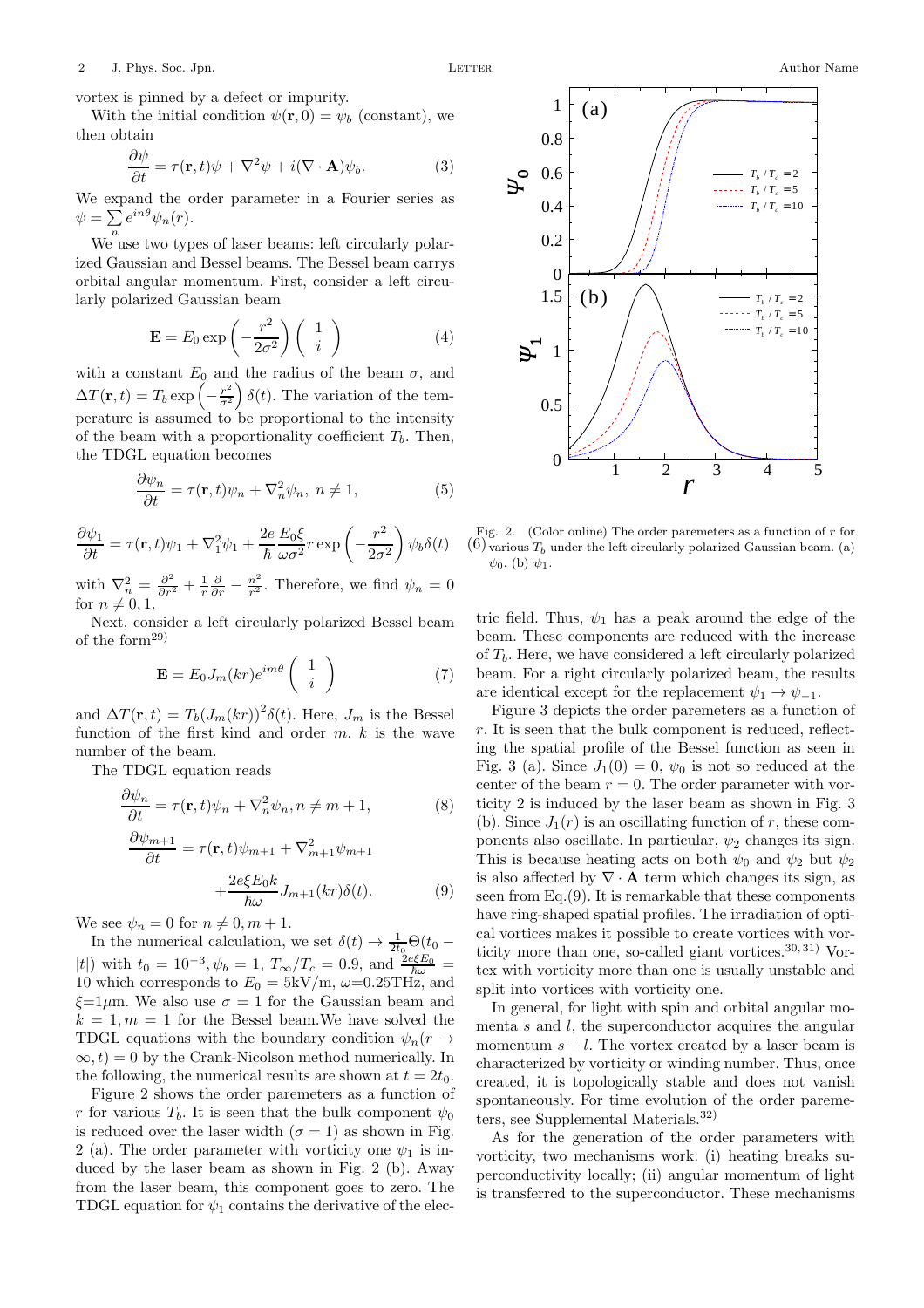

Fig. 3. (Color online) The order paremeters as a function of  $r$  for various  $T_b$  under the left circularly polarized Bessel beam. (a)  $\psi_0$ . (b)  $\psi_2$ .

play a role analogous to local breakdown of superconductivity by magnetic field and flux quantum trapped in the vortex core.

Now, let us discuss possible experiments to verify our prediction. Since a laser beam can create a superconducting vortex, laser illumination around the center of the superconductor of finite size can create superconducting quantum interference device as shown in Fig. 4 (a). This way, one can measure vorticity or magnetic flux at the vortex transferred from the light. In the mixed phase under the temperature gradient, the vortices experience the force proportional to the temperature gradient.<sup>13)</sup> When the vorticities of the vortices have the same (opposite) sign, the interaction between them is repulsive (attractive). Thus, the total force acting on the vortices and hence their velocities approaching the laser spot depend on the angular momentum of light, as shown in Fig. 4 (b), which can be used to check our theory. In particular, vortices with opposite vorticities, i.e., vortices and antivortices, can be pair annihilated. Therefore, it is also possible to eliminate vortices by laser beam, similar to laser-induced demagnetization in magnets.<sup>1, 33</sup>) The electric states at the vortex core also reflect vorticity which can be measured by scanning tunneling microscope.

Our results are also applicable to type I superconductors where vortices cannot be generated by magnetic field. Votices in chiral p-wave superconductors can host Majorana fermions.34) When our results are applied to chiral p-wave superconductors, Majorana fermions can be controlled by a laser beam.

We have neglected the nonlinear terms with respect to the order parameter, which lead to couplings between



Fig. 4. (Color online) Experimental setups to verify our theory. (a) Laser created superconducting quantum interference device can be used to measure vorticity or magnetic flux at the vortex transferred from the light. (b) Motions of vortices around the laser spot reflect the angular momentum of light.

different components of the order parameter  $(\psi_n)$ . Thus, other components than those considered in this paper are also generated in the presence of the nonlinear terms. However, these components are less dominant.

Finally, let us comment on experimental feasibility. One can use Al, a conventional superconductor with coherence length about 1 micron, as a superconductor. As a substrate, one can use sapphire which has a thermal conductivity much larger than that of the superconductor to minimize the hot spot size.<sup>12)</sup> To avoid quasiparticle excitations, one should use subterahertz light. THz laser has been realized as shown in Refs.<sup>10, 35</sup> $)$ . Optical vortex can be generated by several methods such as a spiral phase plate, holograms, metasurfaces or a spatial light modulator.36–39) Therefore, the proposed system can be prepared with current technology.

In summary, we have investigated a superconducting state irradiated by a laser beam with spin and orbital angular momentum. We have shown that superconducting vortices are created by the laser beam due to heating effect and transfer of angular momentum of light. Experimental setups to verify our theory are also discussed.

The author thanks N. Yoshikawa, S. Okuma, S. Kaneko, and K. Ienaga for discussions. This work was supported by JSPS KAKENHI Grant Number JP30578216 and the JSPS-EPSRC Core-to-Core program "Oxide Superspin".

- 1) A. Kirilyuk, A. V. Kimel, and T. Rasing, Rev. Mod. Phys. 82, 2731 (2010).
- 2) B. Lenk, H. Ulrichs, F. Garbs, and M. Münzenberg, Phys. Rep. 507, 107 (2011).
- 3) A. Kirilyuk, A. V. Kimel, and T. Rasing, Rep. Prog. Phys. 76,